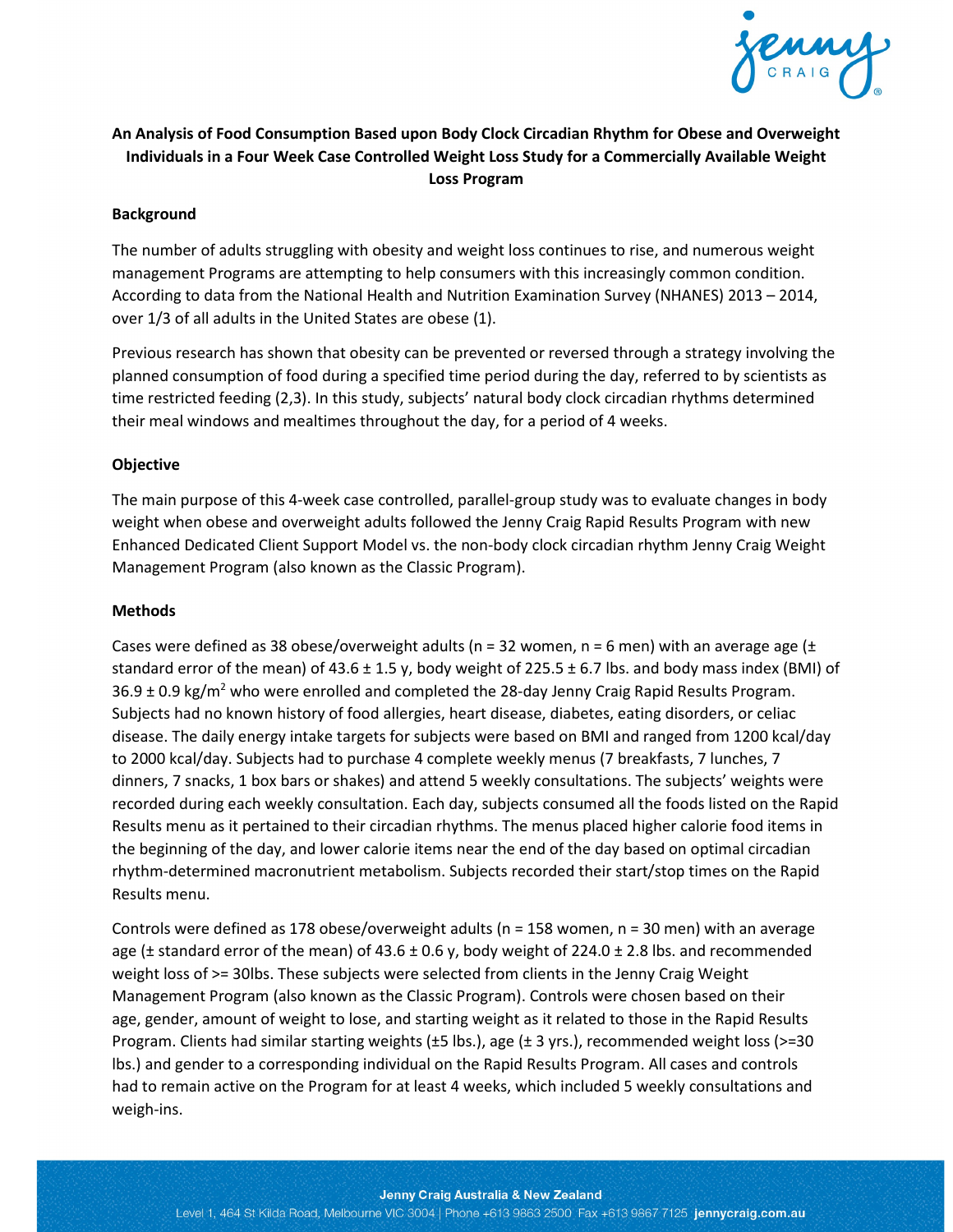

### **Results**

Subjects in both Programs lost a significant amount of weight between the baseline and the end of week 4. Those on the Rapid Results Program lost approximately 37.8% more weight during the 4 weeks than subjects on the non-body clock circadian rhythm Jenny Craig Weight Management Program (all values p<0.0001).

#### **Conclusions**

The Jenny Craig Rapid Results Program results in significant weight loss over a 4-week period due to its concentration on natural circadian rhythm feeding and calorie metabolism, calorie focused menu structure, and comprehensive, personalized client support, and is superior to the non-body clock circadian rhythm Jenny Craig Weight Management Program (also known as the Classic Program).

| Week 4: Weight Loss Results* |                   |  |  |
|------------------------------|-------------------|--|--|
| Body Weight (lbs.)           |                   |  |  |
| <b>Rapid Results</b>         | $-11.64 \pm 0.70$ |  |  |
| 95% CI                       | $(-13.04, -$      |  |  |
|                              | 10.23)            |  |  |
| JC Weight Management Program | $-8.45 \pm 0.27$  |  |  |
| 95% CI                       | $(-8.98, -7.92)$  |  |  |

\*Values reported are change from baseline weight ± standard error of the mean 95 % CI = 95% confidence intervals for change from baseline weight

| <b>Conversion (Lbs. to Kg)</b> | 0.45352 |
|--------------------------------|---------|
|--------------------------------|---------|

#### **Rapid Results Program**

| <b>Male and Female Weight Loss</b> | Lbs.               | Кg               |
|------------------------------------|--------------------|------------------|
| Avg. Weight Loss                   | $-11.64$           | $-5.279$         |
| Confidence Upper                   | $-13.04$           | $-5.91$          |
| Confidence Lower                   | $-10.23$           | $-4.64$          |
| 95% CI                             | $(-13.04, -10.23)$ | $(-5.91, -4.64)$ |

#### **JC Weight Management Program (Classic Program)**

| <b>Male and Female Weight Loss</b>               | Lbs.             | Kg               |  |
|--------------------------------------------------|------------------|------------------|--|
| Avg. Weight Loss                                 | $-8.45$          | $-3.83$          |  |
| Confidence Upper                                 | $-8.98$          | $-4.07$          |  |
| Confidence Lower                                 | $-7.92$          | $-3.59$          |  |
| 95% CI                                           | $(-8.98, -7.92)$ | $(-4.07, -3.59)$ |  |
| Clients that Lost >=16 lbs. ( $\approx$ 7.26 kg) |                  |                  |  |
| 6 out of 38<br>15.79%                            |                  |                  |  |

#### Jenny Craig Australia & New Zealand

Level 1, 464 St Kilda Road, Melbourne VIC 3004 | Phone +613 9863 2500 Fax +613 9867 7125 jennycraig.com.au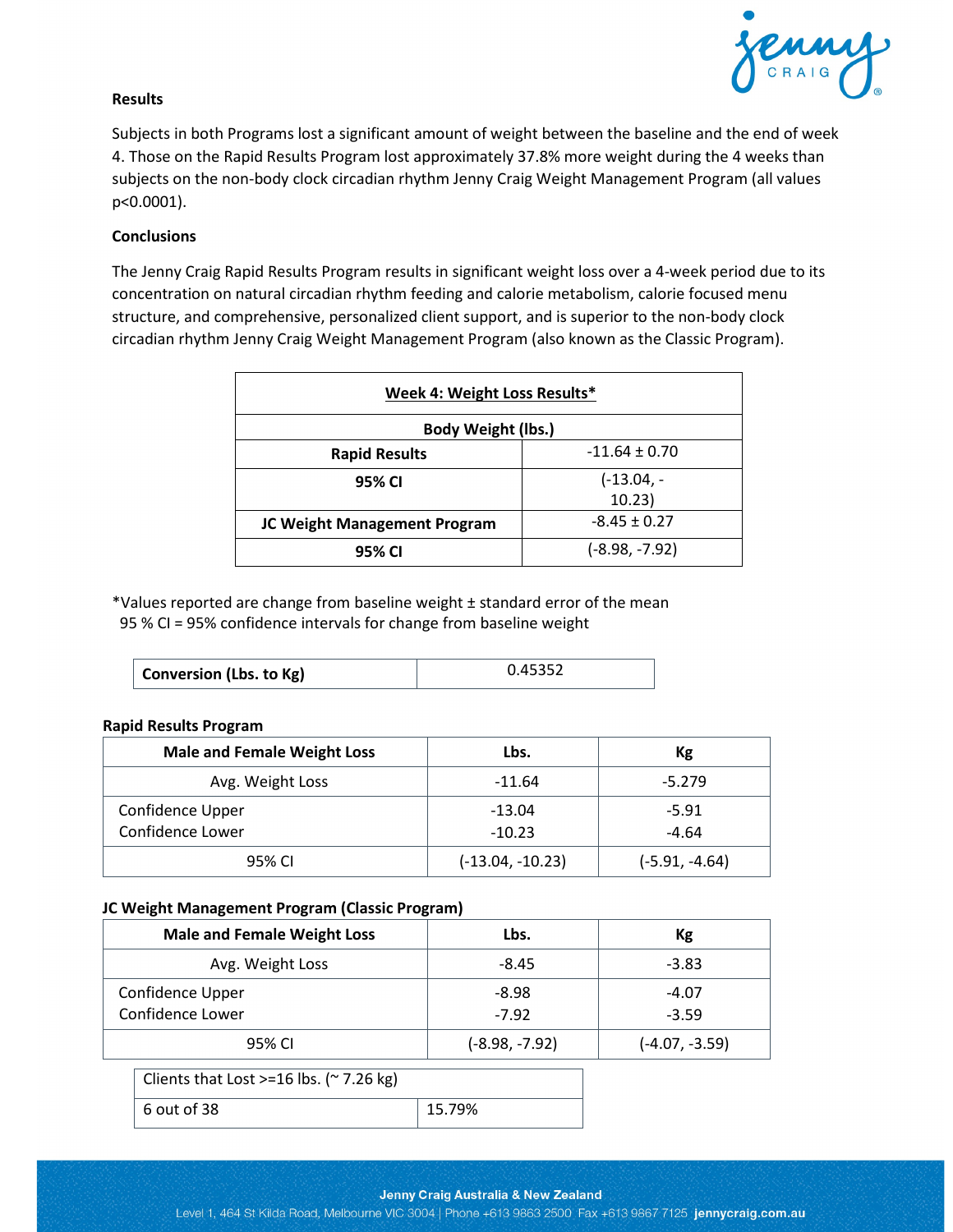

## **Graph**



#### Distribution Curve: Rapid Results Study in (Kgs.)

## References

- 1. Centers for Disease Control and Prevention (CDC). National Center for Health Statistics (NCHS). National Health and Nutrition Examination Survey Data. Hyattsville, MD: U.S. Department of Health and Human Services, Centers for Disease Control and Prevention, [2013-2014] [https:/[/www.cdc.gov/obesity/data/adult.html\]](http://www.cdc.gov/obesity/data/adult.html)
- 2. Chaix A, Zarrrinpar A, Miu P, Panda S. Time-restricted feeding is a preventative and therapeutic intervention against diverse nutritional challenges. Cell. Metab. 2014 Dec 2; 20(6): 991–1005. doi: 10.1016/j.cmet.2014.11.001. [PMC free article] [PubMed] [Cross Ref]
- 3. Longo VD, Mattson MP. Fasting: molecular mechanismsand clinical applications. Cell Metabolism. 2014 Jan 16; 19 (2):181–192. doi: 10.1016/j.cmet.2013.12.008. [PMC free article] [PubMed] [Cross Ref]

#### Jenny Craig Australia & New Zealand

Level 1, 464 St Kilda Road, Melbourne VIC 3004 | Phone +613 9863 2500 Fax +613 9867 7125 jennycraig.com.au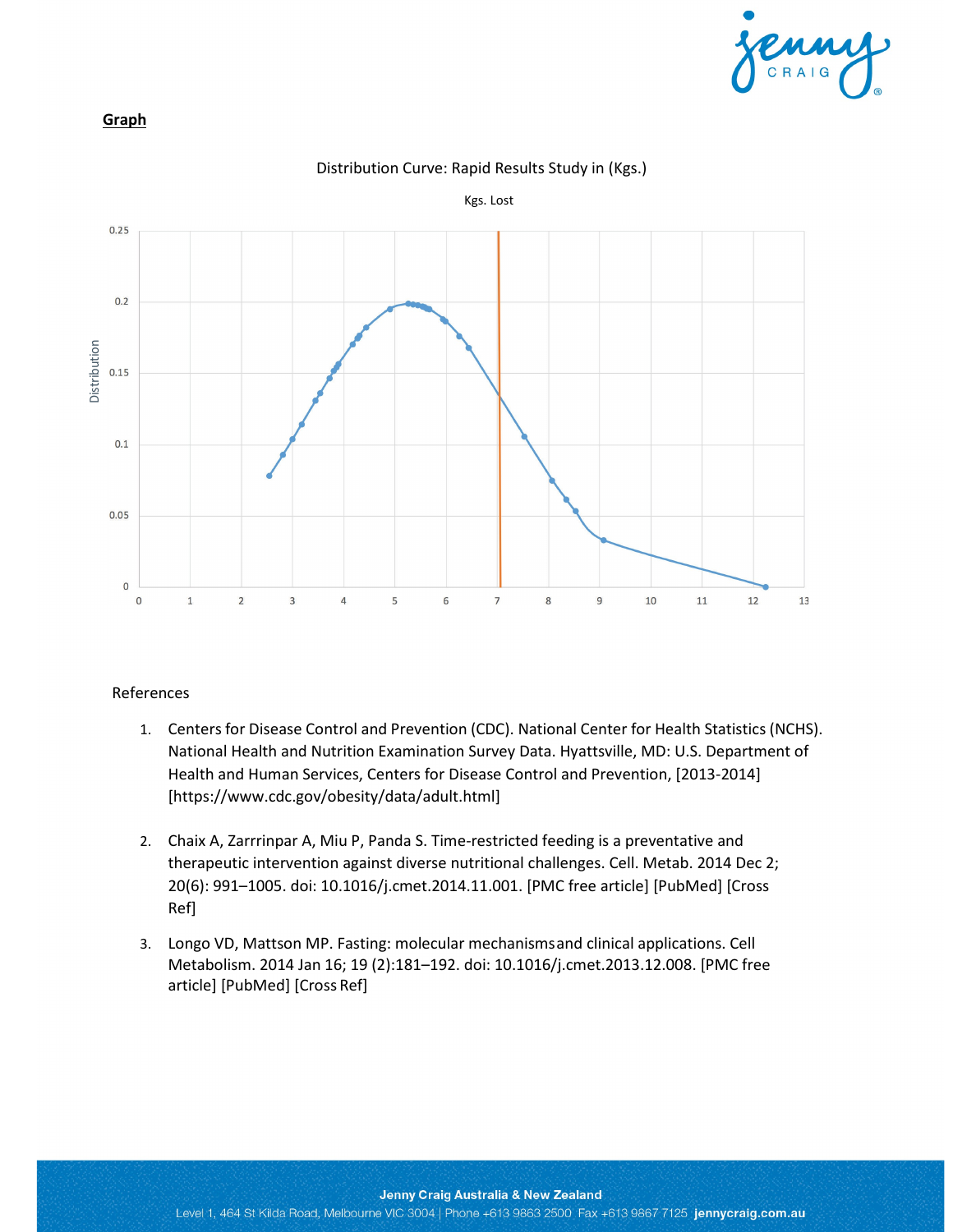

# **Four Week Weight Loss Results for Obese and Overweight Adults Participating in a Commercially Available Weight Loss Program Based on Body Clock Circadian Rhythm**

## **Objective**

The main purpose of this 4-week case-controlled study was to evaluate changes in body weight when obese and overweight adults followed the Jenny Craig Rapid Results Program with new Enhanced Dedicated Client Support Model.

## **Methods**

Cases were defined as 31 obese/overweight adults (n = 28 women, n = 3 men) with an average age ( $\pm$ standard error of the mean) of 41.6  $\pm$  1.6 y, body weight of 226.9  $\pm$  10.4 lbs. and body mass index (BMI) of 37.2  $\pm$  1.4 kg/m<sup>2</sup> who were enrolled and completed the 28-day Jenny Craig Rapid Results Program. Subjects had no known history of food allergies, heart disease, diabetes, eating disorders, or celiac disease. The daily energy intake targets for subjects were based on BMI and ranged from 1200 kcal/day to 2000 kcal/day. Subjects had to purchase 4 complete weekly menus (7 breakfasts, 7 lunches, 7 dinners, 7 snacks, 1 box bars or shakes) and attend 5 weekly consultations. The subjects' weights were recorded during each weekly consultation. Each day, subjects consumed all the foods listed on the Rapid Results menu as it pertained to their circadian rhythms. The menus placed higher calorie food items in the beginning of the day, and lower calorie items near the end of the day based on optimal circadian rhythm-determined macronutrient metabolism. Subjects recorded their start/stop times on the Rapid Results menu.

#### **Results**

The means, standard deviations, standard errors and 95% confidence limits for weight and BMI data are shown in Table 1. For example, the 95% confidence limits for absolute weight change are -14.5 lbs. and -10.1 lbs., whereas the 95% confidence limits for absolute BMI change are -2.3 kg/m<sup>2</sup> and -1.7 kg/m<sup>2</sup>.

| <b>Variable</b>        | N  | <b>Mean</b>   | <b>Std Dev</b> | <b>Std Error</b> | Lower 95%<br><b>CL for Mean</b> | Upper 95%<br><b>CL for Mean</b> |
|------------------------|----|---------------|----------------|------------------|---------------------------------|---------------------------------|
| <b>Weight Results:</b> |    |               |                |                  |                                 |                                 |
| Start Weight           | 31 | 226.87        | 57.7           | 10.3             | 205.69                          | 248.05                          |
| Week 4 Weight          | 31 | 214.58        | 4              | 7                | 195.15                          | 234.02                          |
| Weight change          | 31 | $-12.28$      | 52.9           | 9.52             | $-14.50$                        | $-10.07$                        |
| Percent_Weight_change  | 31 | $-5.30$       | 9              | 1.08             | $-5.85$                         | $-4.75$                         |
|                        |    |               | 6.03           | 0.27             |                                 |                                 |
|                        |    |               | 1.50           |                  |                                 |                                 |
| <b>BMI Results:</b>    |    |               |                |                  |                                 |                                 |
| <b>BMI</b> start       | 31 | 37.2          | 7.64           | 1.37             | 34.42                           | 40.03                           |
| BMI end                | 31 | 3             | 7.00           | 1.26             | 32.65                           | 37.78                           |
| BMI change             | 31 | 35.2          | 0.87           | 0.16             | $-2.33$                         | $-1.69$                         |
|                        |    | $\mathcal{P}$ |                |                  |                                 |                                 |
|                        |    | $-2.01$       |                |                  |                                 |                                 |

## *Table 1. Summary Statistics for Weight and BMI*